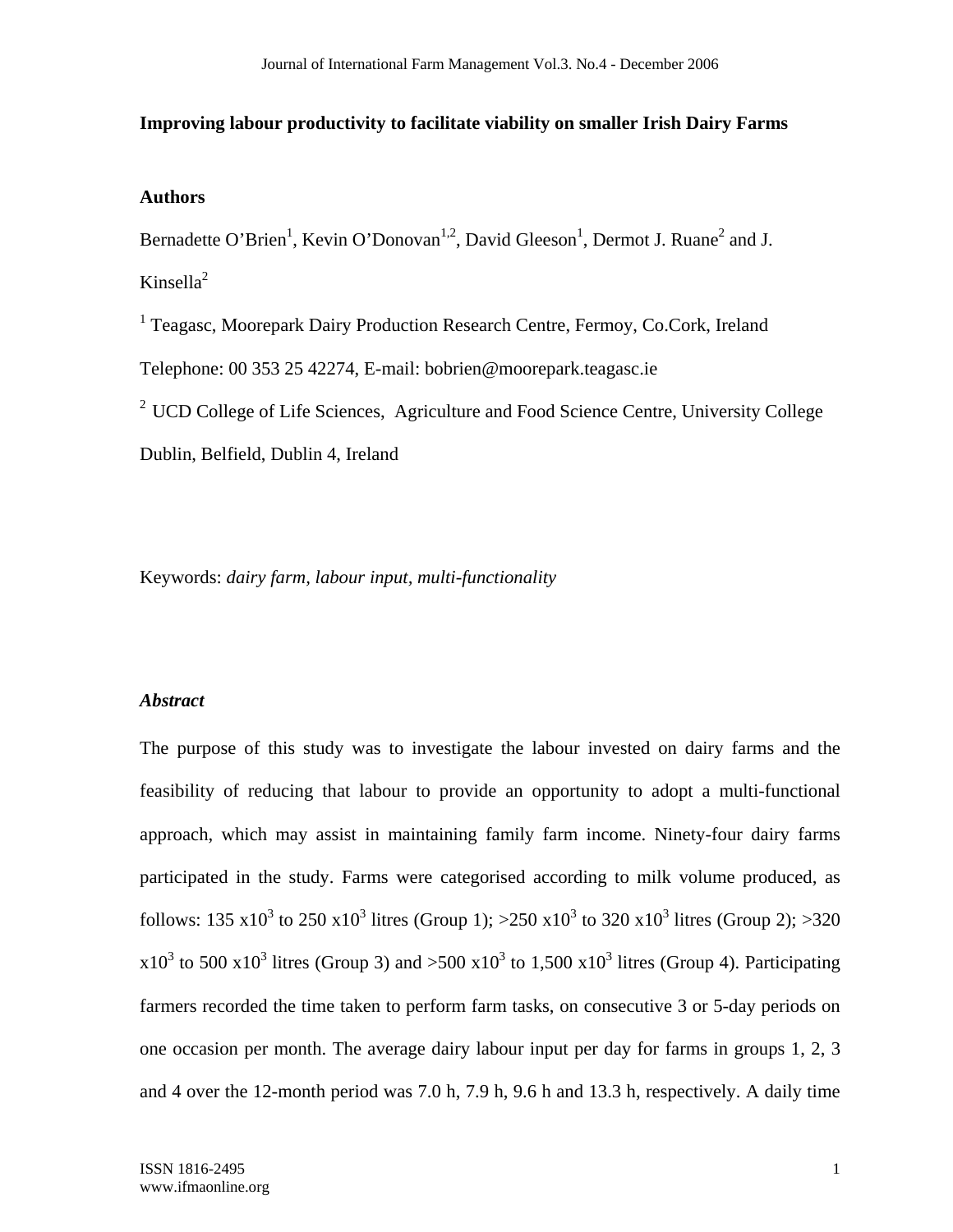saving of 3.0 h and 2.2. hours (H) at the milking process and calf care, respectively, was observed on the most efficient compared to the least efficient farms within Group 1. The data indicated the possibility of reducing dairy labour input on these farms to 3.8 h per day or by 65%, which should facilitate multi-functionality.

## **Introduction**

The contribution of agriculture to national wealth and viability of rural areas in Ireland is significant. However, it is clear that the sector is in a state of flux. The sector is undergoing structural change with declining farm numbers and labour resources on farms (Frawley  $\&$ Phelan, 2002). The recent EU agricultural policy reforms are anticipated to result in a reduction in product prices paid to dairy farmers. This will mean an inevitable increase in scale in order to maintain future competitiveness. Hennessey *et al.* (2000) indicated that an expansion of production, of between 60 and 140% is required if Irish farmers are to maintain their incomes. However, these researchers also showed that labour represented the binding constraint to expansion on 40% of Irish farms. Thus, expansion may not be a feasible or desired option of many dairy producers. Alternatively, the increasing pressure on farm incomes means that the continued existence of many such family farms cannot be maintained from farming alone. Phelan (2005) observed that the contribution of farm income to household income decreased from 70% to 41% between 1973 and 1999/2000 in the Republic of Ireland. Aggregate farm income levels declined in real terms by 14 points between 2000 and 2003 (Department of Agriculture and Food, 2004).

Thus, alternative income sources will be required to retain farm families on an increasing number of potentially non-viable farms. The adoption of off-farm work by farm households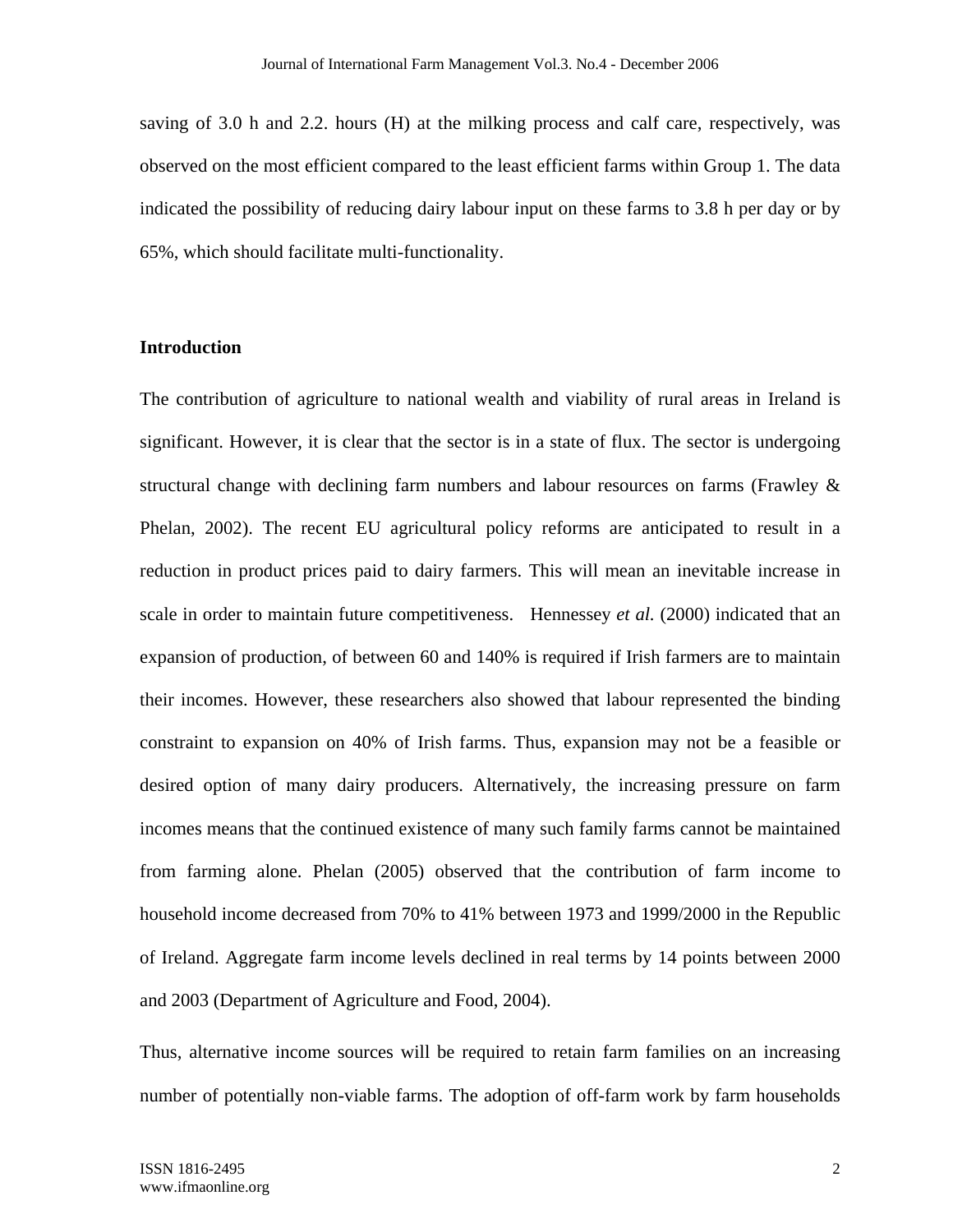is an important, well-recognised and growing phenomenon in the EU (Kinsella *et al*. 2000). The proportion of farm operators involved in off-farm employment increased from 26% in 1995 to 32% in 2000. However, 69% of these farmers who had off-farm income were engaged in a dry cattle enterprise. But the current inflexibility of dairy systems in terms of labour requirement means that operators within this sector cannot easily engage in off-farm employment. Thus, labour productivity must be addressed for the future, if a substantial number of dairy farm households, especially those on smaller dairy farms, is to be maintained.

Other Irish studies have highlighted the continuing concerns of the dairy industry with the issue of on-farm labour. O'Shea *et al.* (1988), who assessed labour use over a one-year period, on 37 farms in Ireland, found that labour-use varied according to layout, herd size and general organisation of the farm. Gross profit margins did not correlate with labour input per cow. Ruane & Phelan (2001) suggested that dairy and calf facilities required considerable improvement in order to reduce labour input to those tasks on Irish dairy farms. But the issue of labour efficiency at farm level is not unique to the Irish dairy industry. Research studies from other countries have measured labour costs as a proportion of total costs. Carley (1979) indicated that increasing production per cow by 100% reduced labour inputs per 45 kg of milk by 50% for all herd-sizes. Robes and Angaricia (1991) showed that labour costs on Cuban dairy farms accounted for 20% of the total costs of milk production while, Cleary and McKerrow (1996) showed that labour accounted for 21% of total costs on farms in the Western District of Victoria in 1984. Holt (1989) assessed labour use on 61 dairy farms in England (average herd size was 118 cows) and indicated a labour input of 8,253 h/annum, which was equivalent to 1 labour unit to 38 cows. Turner & Fogarty (1995) also completed a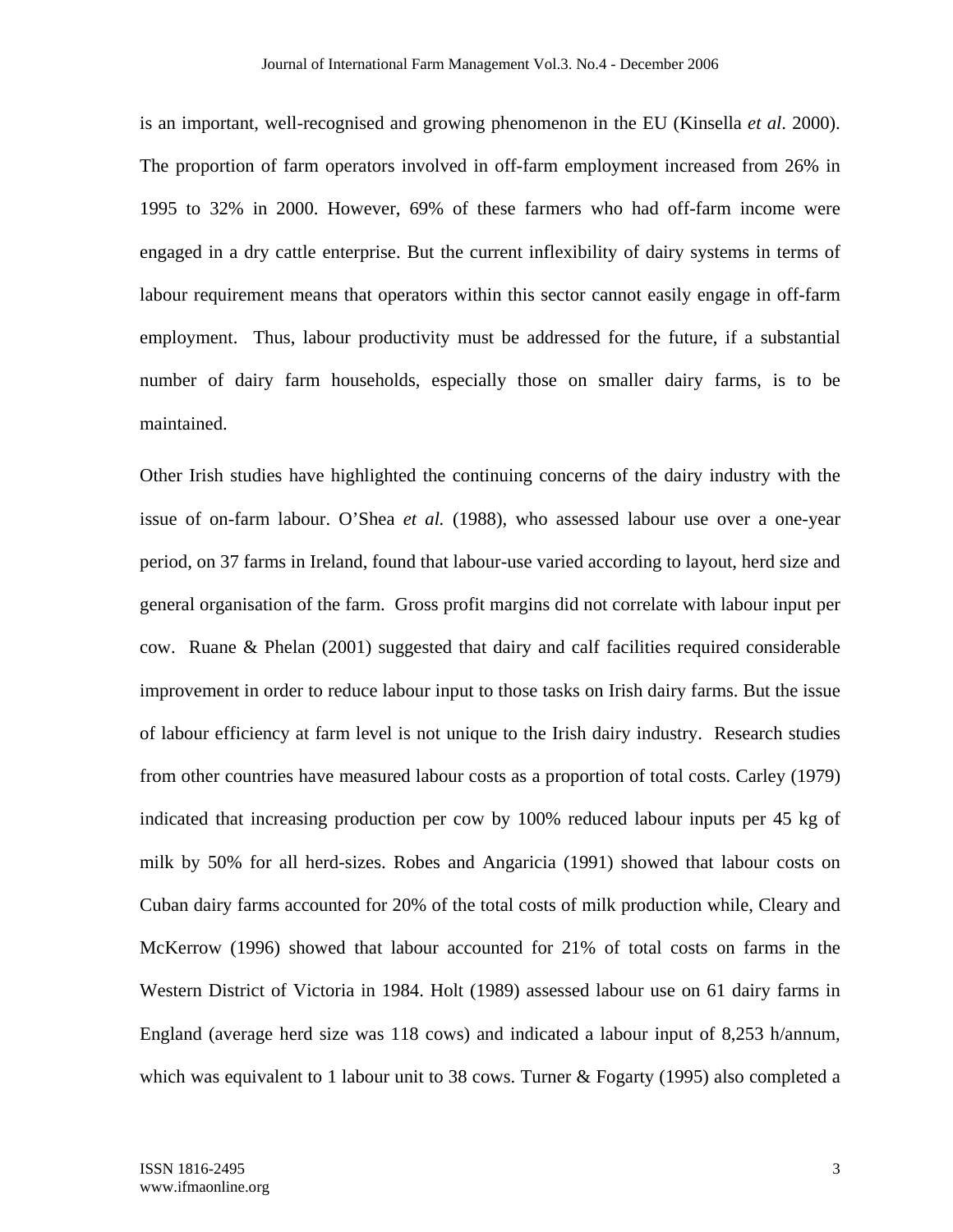labour study which showed considerable differences in labour required on different sized English dairy farms.

Since increased labour productivity is expected to become a prime factor influencing farm household income by accommodating either expansion or multi-funtionality, there is currently a need to establish the patterns of labour input on-farm and how this is influenced by facilities, layout and work procedures. The purpose of this study was to quantify the labour requirements of dairy farming and to examine strategies for more efficient labour use, particularly on potentially non-viable farms. This should have application in providing a time opportunity for alternative labour-use on such farms.

### **Methodology and data sources**

The study was conducted with dairy farmers mainly in the Munster region of Ireland, since this area accounted for 65% of the total manufacturing milk supply in the country. Individual letters were sent to 360 farmers outlining the purpose of the study and inviting their cooperation. Of these, 143 farmers opted to participate in the study. Proportionally 0.80, 0.18, and 0.02 of these farms had spring (February/March), mixed (spring and autumn) and autumn (October/November) calving herds, respectively. The farms ranged in herd-size from 26 to 300 cows and in milk quota size from 139  $x10<sup>3</sup>$  to 1,409  $x10<sup>3</sup>$  litres. Farms were classified as one of four categories based on milk volume produced.

The categories were considered representative of different farm groupings in Ireland; group 1 = 135 x10<sup>3</sup> to 250 x10<sup>3</sup> litres, group 2 = >250 x10<sup>3</sup> to 320 x10<sup>3</sup> litres, group 3 = >320 x10<sup>3</sup> to 500 x10<sup>3</sup> litres, and group  $4 = 500 \times 10^3$  to 1,500 x10<sup>3</sup> litres. Proportionally 0.32, 0.28, 0.21 and 0.19 of the farms fell within quota groups 1, 2, 3 and 4, respectively. Farms in milk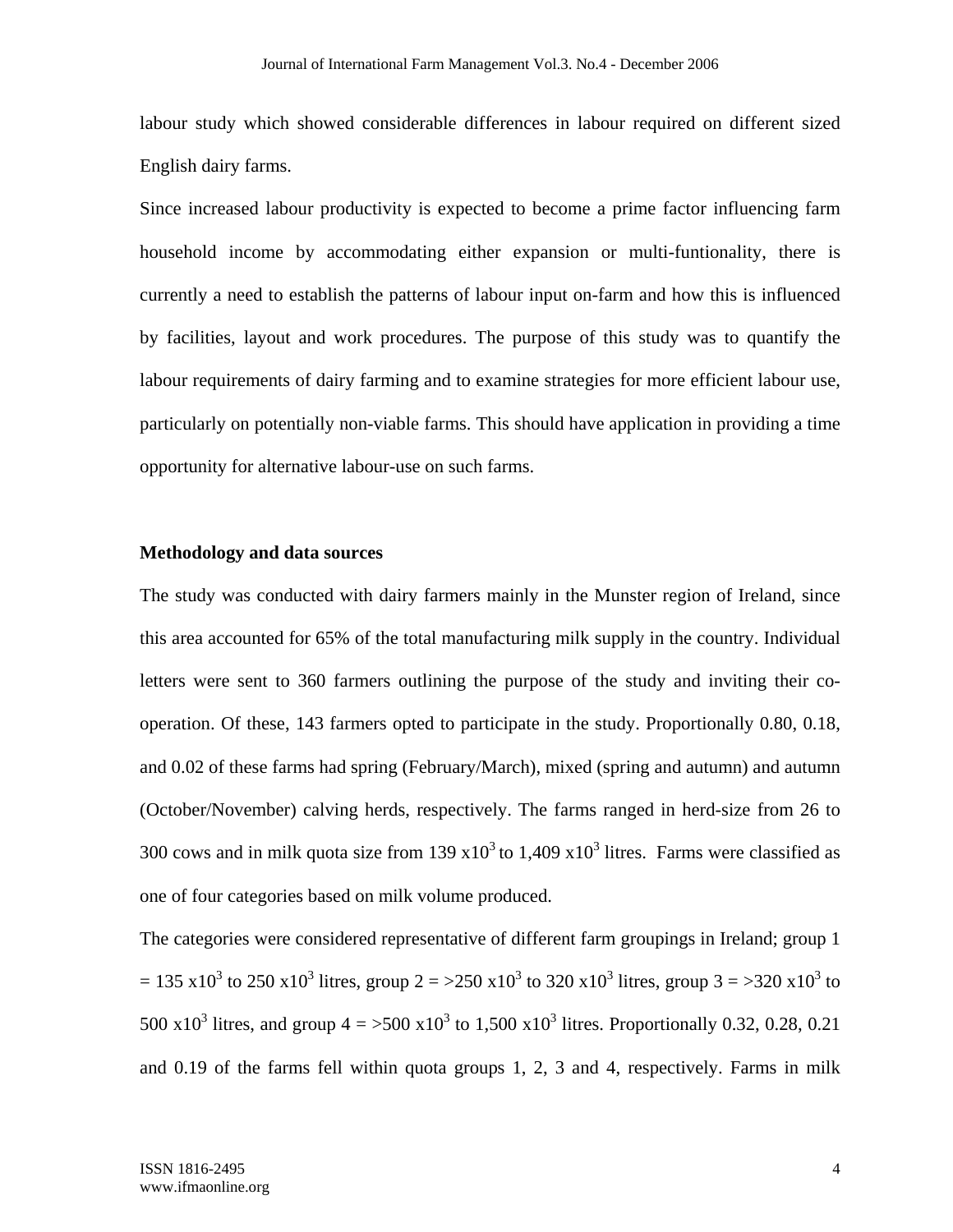groups 1, 2, 3 and 4 had an average milk production of  $212 \times 10^3$ ,  $281 \times 10^3$ ,  $388 \times 10^3$  and  $764$  $x10<sup>3</sup>$  litres, respectively. These farms had an average herd size of 47, 55, 74 and 149 cows, respectively, of which almost all were Friesian breed.

The category of milk quota size 135  $x10^3$  to 250  $x10^3$  litres and average herd size 47 cows (Group 1 farms) was selected for detailed analysis of labour input. In both 1992 and 2002 studies of competitiveness in Irish agriculture (Boyle, 2002) found that scale economies existed in herds of 50 to 60 cows. However, 'small farms' below this scale were considered as disadvantaged because they had insufficient scale to adequately remunerate the owned labour input. Thus, Group 1 farms which may require additional income from other enterprises were critically examined for potential time availability for such enterprises.

### Data collection

Data was collected over a 12-month period between February, 2000 and January 2001. All farm operators (farmers and/or farm staff) recorded the duration of each task they performed (including contractor time) throughout the day. Two data recording methods were used. The main method involved a timesheet designed to record the total time consumed by 29 different farm tasks for each of 3 consecutive days. The second method involved a Psion organiser, i.e. a hand-held, electronic data logger that incorporated the Observer behavioural package (Noldus Information Technology). On the farms using the Psion, each individual worker recorded data for 5 consecutive days. Sixty-five and twenty-nine farms used data recording methods 1 and 2, respectively. The 29 farm tasks were incorporated within 10 task categories for analytical purposes. This study focused specifically on two task categories, i.e. milking and calf care. 'Milking' included herding cows for milking, milking (clusters on / clusters off), washing up and herding cows after milking. 'Calf care' described the tasks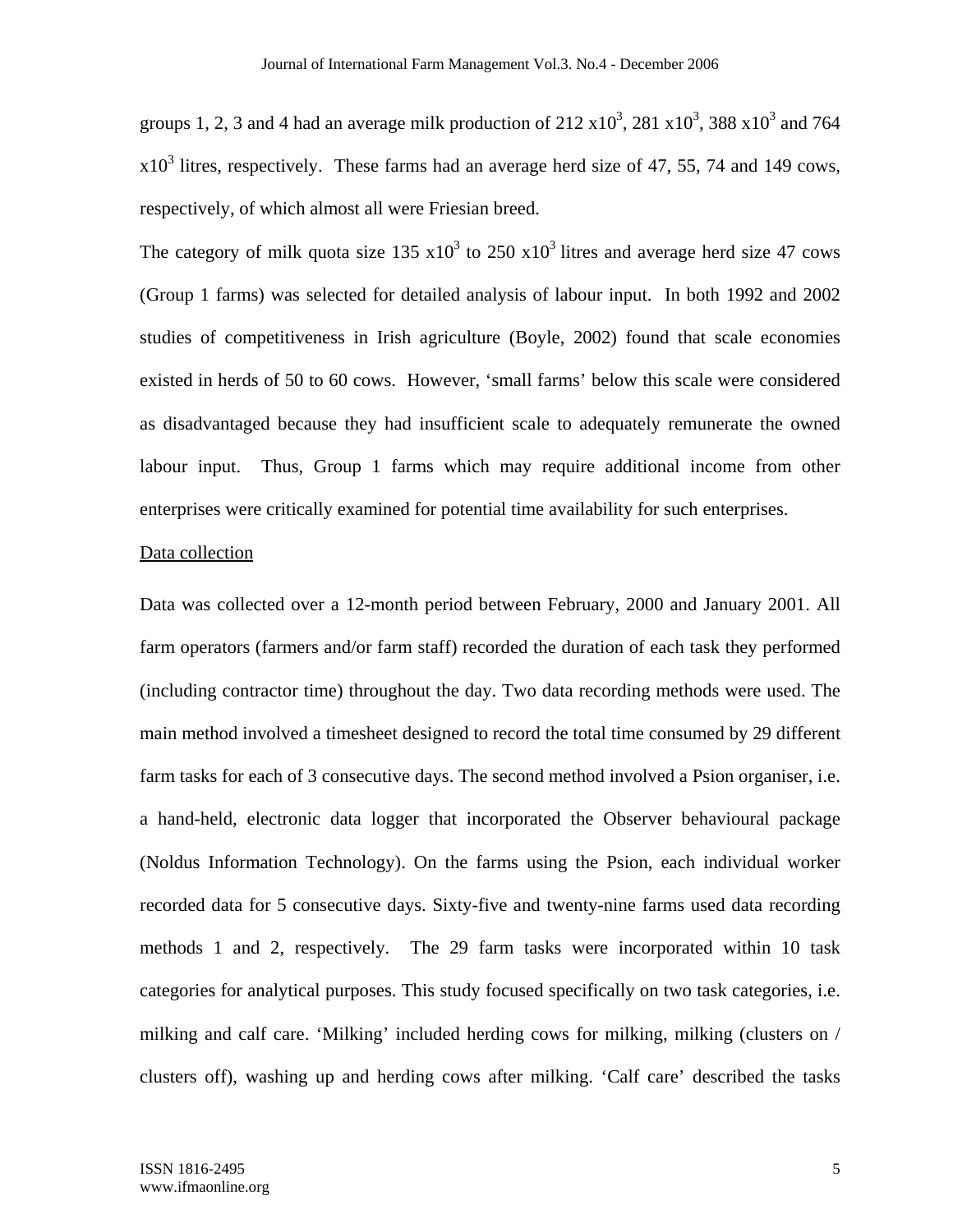associated with feeding, cleaning and bedding of calves. 'One-off' questionnaires were also completed for each farm. The questionnaires provided information on facilities and layout and farm practices relating to the milking process, calf care, feeding and cleaning associated with winter housing and waste management on the farm.

#### Data analysis

Data from ninety-four spring-calving dairy farms for whom a complete dataset was obtained was processed using the Microsoft Access database management system and analysed using the SAS statistical package (SAS, 1999). Analysis of variance across months was carried out using the Mixed procedure, which is a generalisation of the standard linear model used in the GLM procedure. In the analysis carried out, the farm was considered to be the experimental unit from which repeated measures were taken on a monthly basis.

## **Results**

The average dairy labour input per day for farms in milk producing groups 1, 2, 3 and 4 over the 12-month period was 7.0 h, 7.9 h, 9.6 h and 13.3 h, respectively (Table 1). Dairy labour input per day increased with increasing milk producing group  $(p<0.001)$ . This equated to 46, 45, 40 and 28 h/cow/year, assuming 5 full and two half working days (week-end) per week.

Table 1. Dairy labour input per day (h) required by dairy tasks carried out on farms of four milk producing groups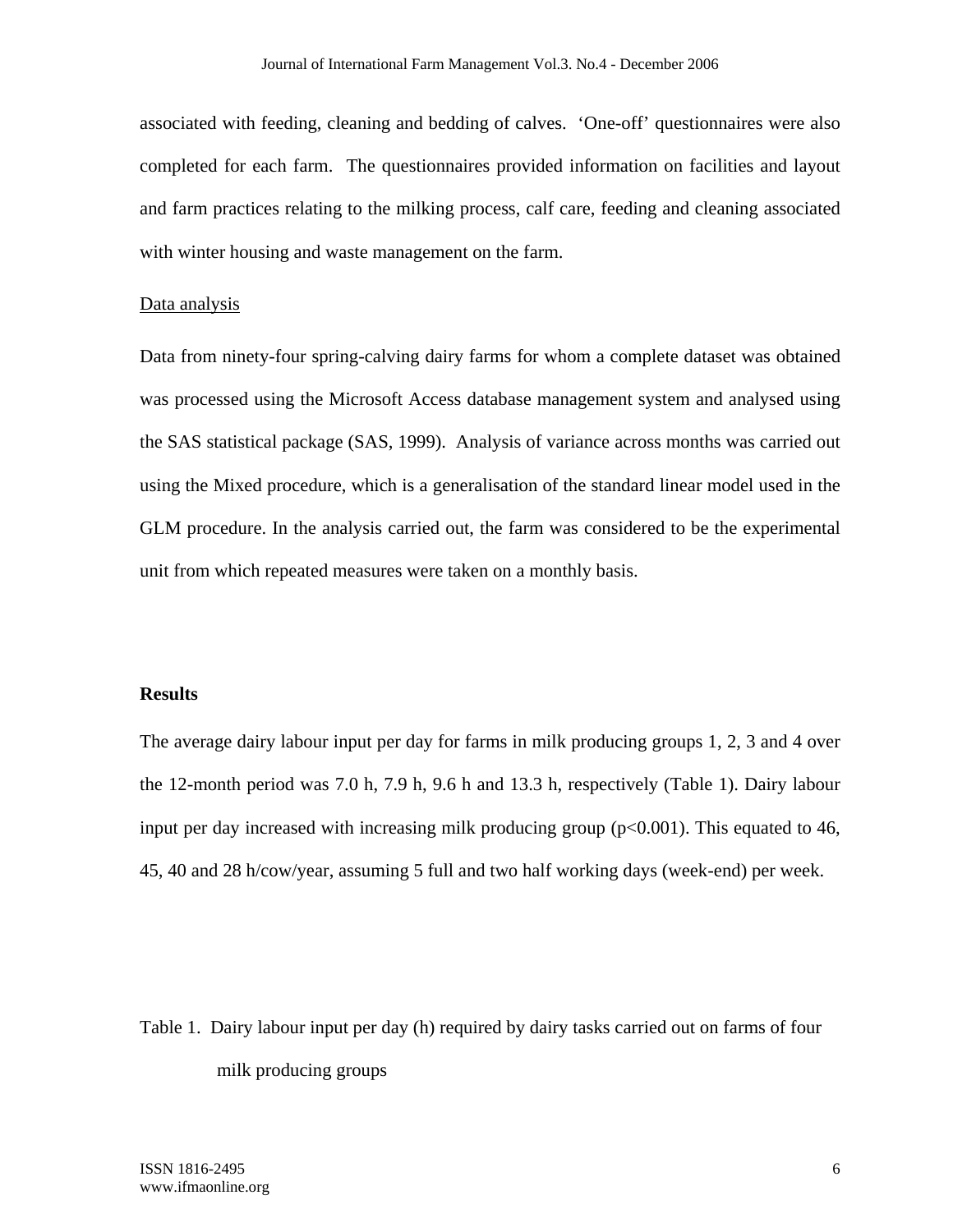|                          | Milk producing group |                   |                   |                   |        |              |
|--------------------------|----------------------|-------------------|-------------------|-------------------|--------|--------------|
|                          |                      |                   |                   |                   |        |              |
| Av. milk                 | $\mathbf{1}$         | $\overline{2}$    | 3                 | $\overline{4}$    | s.e.m. | Significance |
| produced                 | $212 \times 10^3$    | $281 \times 10^3$ | $388 \times 10^3$ | $764 \times 10^3$ |        |              |
| (litres)                 |                      |                   |                   |                   |        |              |
| dairy<br>Total           |                      |                   |                   |                   |        |              |
| labour<br>(h)<br>per day | 7.0 <sup>a</sup>     | 7.9 <sup>b</sup>  | $9.6^{\circ}$     | $13.3^{d}$        | 0.50   | ***          |

abcd means on the same line without a common superscript are significantly different

 $*** = P<0.001$ 

# **Average labour input on milk producing group 1 farms (average 212 x103 litres)**

It was assumed that volume of milk produced on dairy farms influences the threat to viability on such farms. Labour input on farms within the smallest milk producing group (Group 1 farms) was examined, specifically, to quantify potential available time for involvement in other enterprises, in order to increase total family farm income. The average labour input per day for Group 1 farms over a 12-month period is shown in Figure 1. Total labour input on these farms peaked at 9.6 h in June and gradually declined to 5.4 h in December. (This data represents net labour input per day, excluding mealtimes, etc). When time associated with enterprises other than dairying was excluded, the average labour input per day associated with dairying decreased to 9.0 h in June and to 4.4 h in December.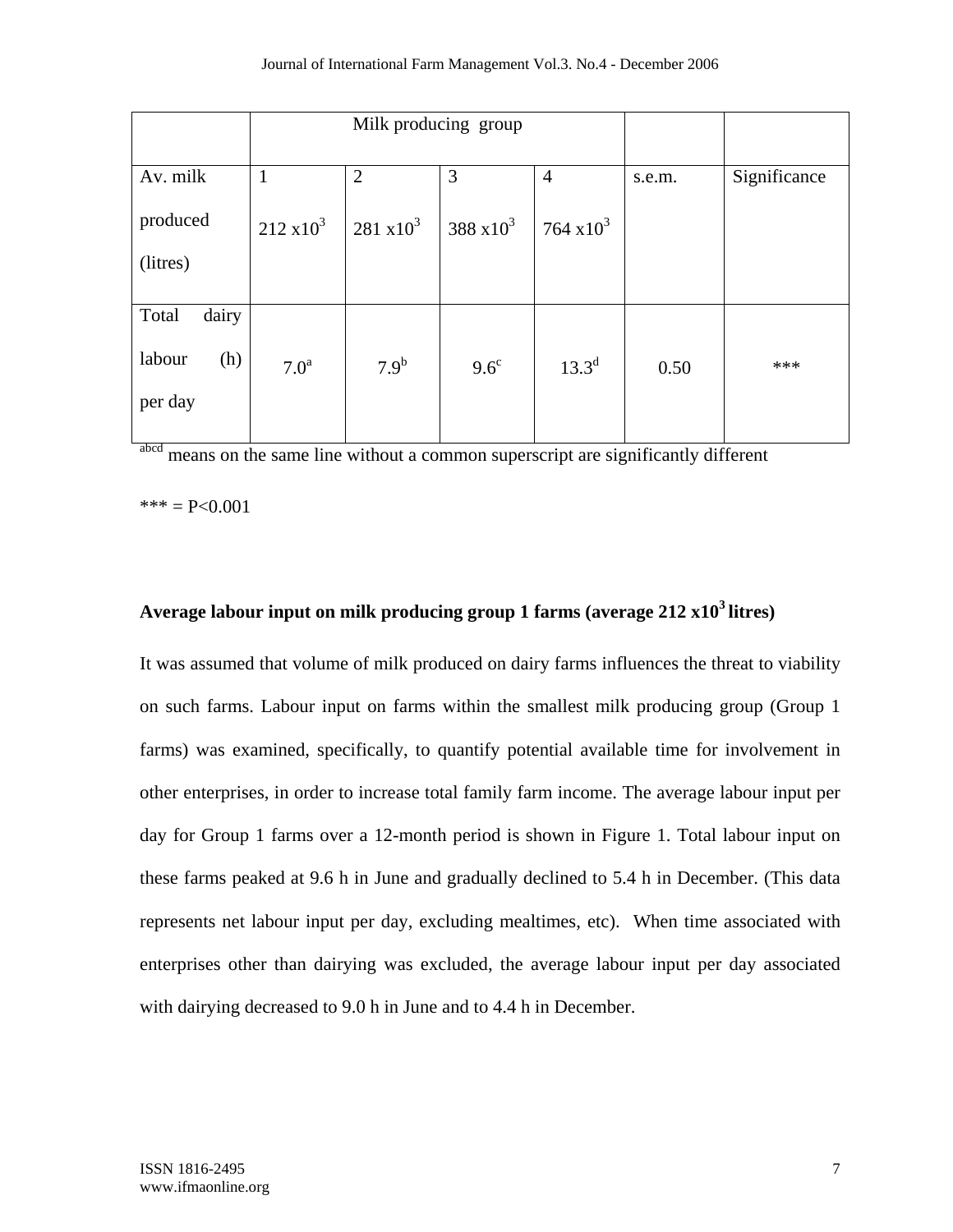

Figure 1: Average daily labour input associated with all tasks, dairy tasks and other enterprises on Group 1 farms (average  $212 \times 10^3$  litres)

# **Dairy labour input associated with specific tasks**

Proportionally 0.36, 0.16, 0.12, 0.10, 0.06, 0.11, 0.05, 0.03 and 0.01 of dairy labour time was associated with the task categories of milking process, maintenance (land and buildings), office, grassland management, calving and calf care, feeding and checking dairy animals, cleaning, fertility and miscellaneous over a 12-month period, respectively, on Group 1 farms (average  $212 \times 10^3$  litres) (Figure 2).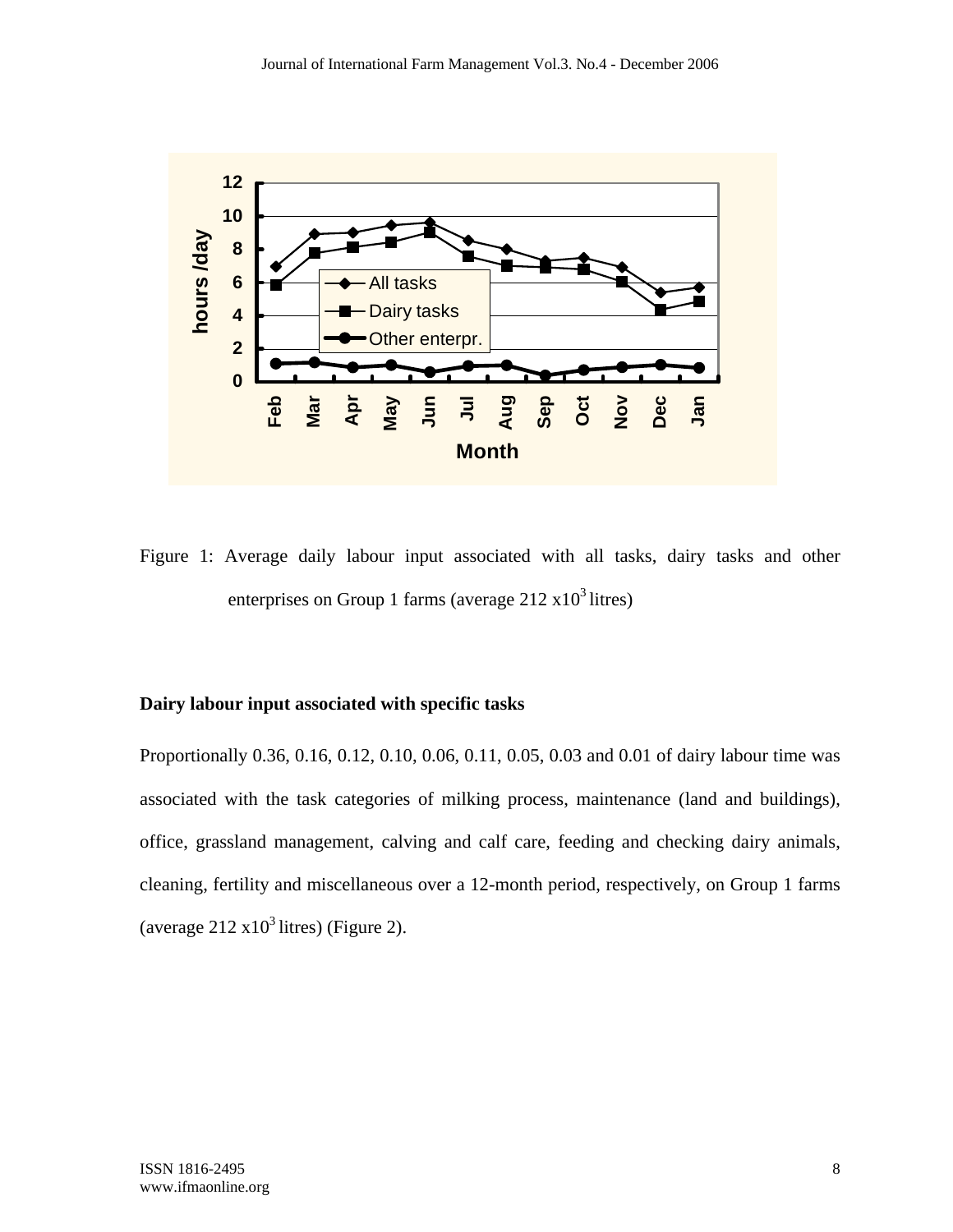

Figure 2: Breakdown of total labour input over the 12-month period on Group 1 farms (average  $212 \times 10^3$  litres)

## **Benchmarking of farms on labour input to different tasks**

The dairy task requiring the greatest proportion of labour input was the milking process. The average daily labour input for the milking process over a 12-month period, for the 30 farms was plotted in order to establish the month in which labour input was at a maximum. Labour input was highest for the milking process in May. The task of calving and calf care had a labour demand peak in March. Although calving and calf care accounted for just 6% of dairy labour input over the 12-month period, calf care alone accounted for 13% of dairy labour input in March. The variation in labour input levels in the months of peak labour demand for the tasks of milking and calf care was observed, and potential factors, such as, facilities and practices were compared in order to establish reasons for differences between farms. It was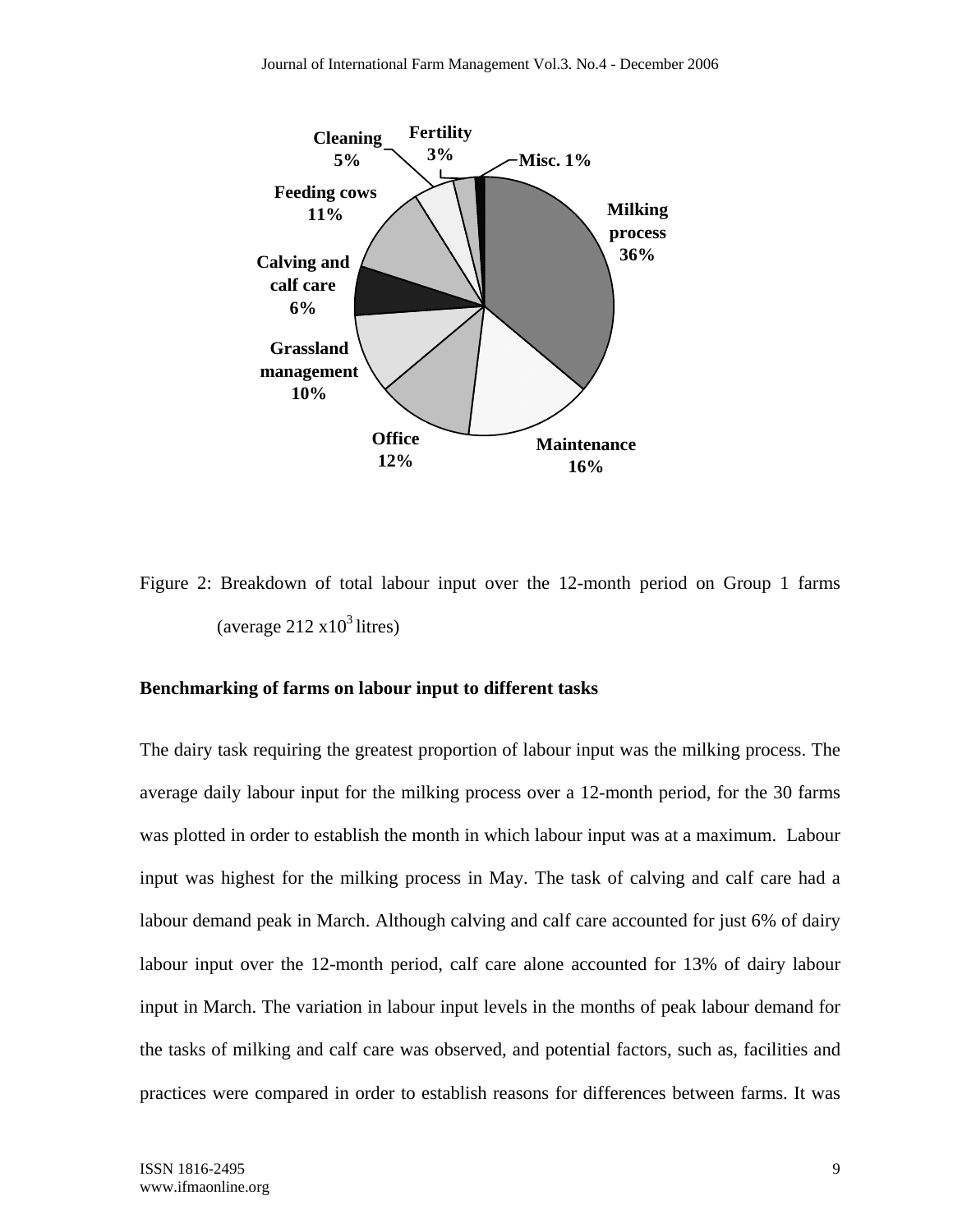considered that variation between farms within the same quota category (Group 1 farms) would be best observed by comparing the 20% of farms at both ends of the labour input range. The average daily labour input in the milking process (May) and calf care (March) for the 20% of herds with the least labour input and the 20% with the most labour input, together with quota size and cow/calf number for the respective groups are shown in Table 2. (The least and most efficient herd groupings may consist of different herds for the different tasks.)

Table 2: Average daily labour input of least labour input (20%) and most labour input (20%) herds (within Group 1 farms) (SD) for the milking process (May) and calf care (March), milk quota per year and cow/calf number for the respective groups

|                                | Least labour input 20% of | Most labour input 20% of |  |  |  |
|--------------------------------|---------------------------|--------------------------|--|--|--|
|                                | herds                     | herds                    |  |  |  |
| <b>Milking process (May)</b>   |                           |                          |  |  |  |
| Dairy labour input/day (h)     | 2.2(0.35)                 | 5.2(0.79)                |  |  |  |
| Milk produced $(x10^3$ litres) | 207(43.6)                 | 222(23.3)                |  |  |  |
| Average cow number             | 40(8.9)                   | 56(6.4)                  |  |  |  |
| Calf care (March)              |                           |                          |  |  |  |
| Dairy labour input/day (h)     | 0.6(0.19)                 | 2.8(0.54)                |  |  |  |
| Milk produced $(x10^3$ litres) | 209(30.7)                 | 209 (38.4)               |  |  |  |
| Average calf number            | 26(6.2)                   | 30(3.6)                  |  |  |  |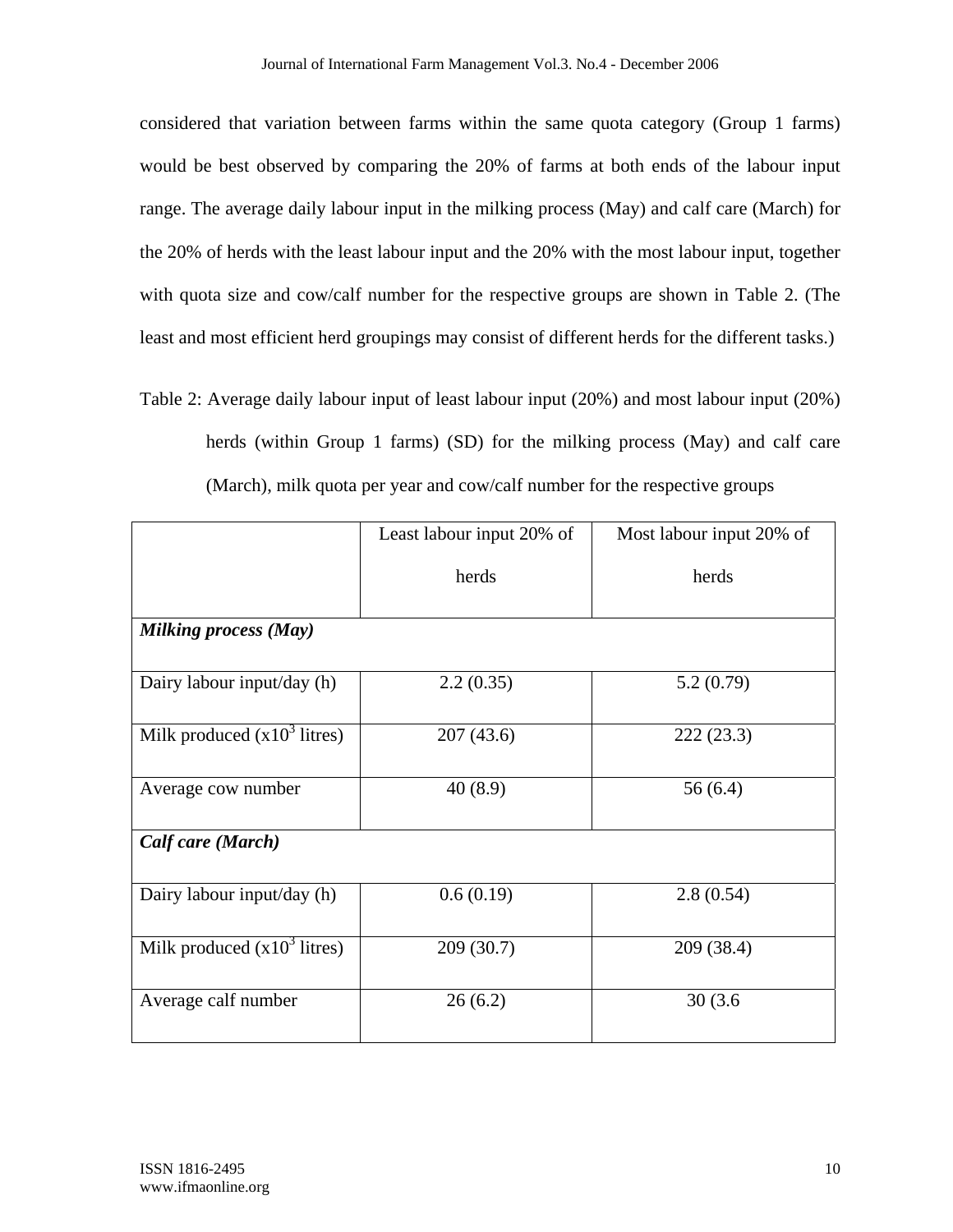## **The milking process**

Considerable variation in labour input per day for the milking process during the month of May was observed across Group 1 farms. The 20% of herds with the least labour input (average milk produced =  $207 \times 10^3$  litres, average cow no. = 40) had an average daily labour input to the milking process of 2.2 h in May. The 20% of herds with the most labour input (average milk produced =  $222 \times 10^3$  litres, average cow no. = 56) had an average daily labour input to the milking process of 5.2 h during May (Table 2). In terms of labour efficiency, the most and least efficient groups had labour input levels of 0.06 and 0.09 h/cow/d, respectively. In examining the facilities and practices associated with the milking process on the individual farms within the most and least efficient groups, there were a number of factors which could potentially account for the major differences in efficiency. The average number of cows milked per milking unit was 5 and 8 in the most and least efficient herds, respectively. The most efficient herds had pipeline systems with one operator in the pit. Two of the least efficient parlours had recorder plants and had two operators in the pit during milking, thus, doubling the time associated with milking. There was a greater degree of teat preparation carried out in the least efficient herds. A higher proportion of efficient herds had exit gates operated from any point in the pit. The majority of the most efficient farms had the grazing area in one block, i.e. not fragmented, while many farms in the least efficient group had to transfer cows across a public road on a daily basis. The cows in all of the most efficient farms could go to the paddock directly after milking, while in the least efficient group on the majority of farms, cows were retained in the yard until they were subsequently accompanied to the paddock by the drover. There were more instances of mechanized cleaning of yards within the most efficient group, e.g. tractor, pump, slats. The majority of farms in the least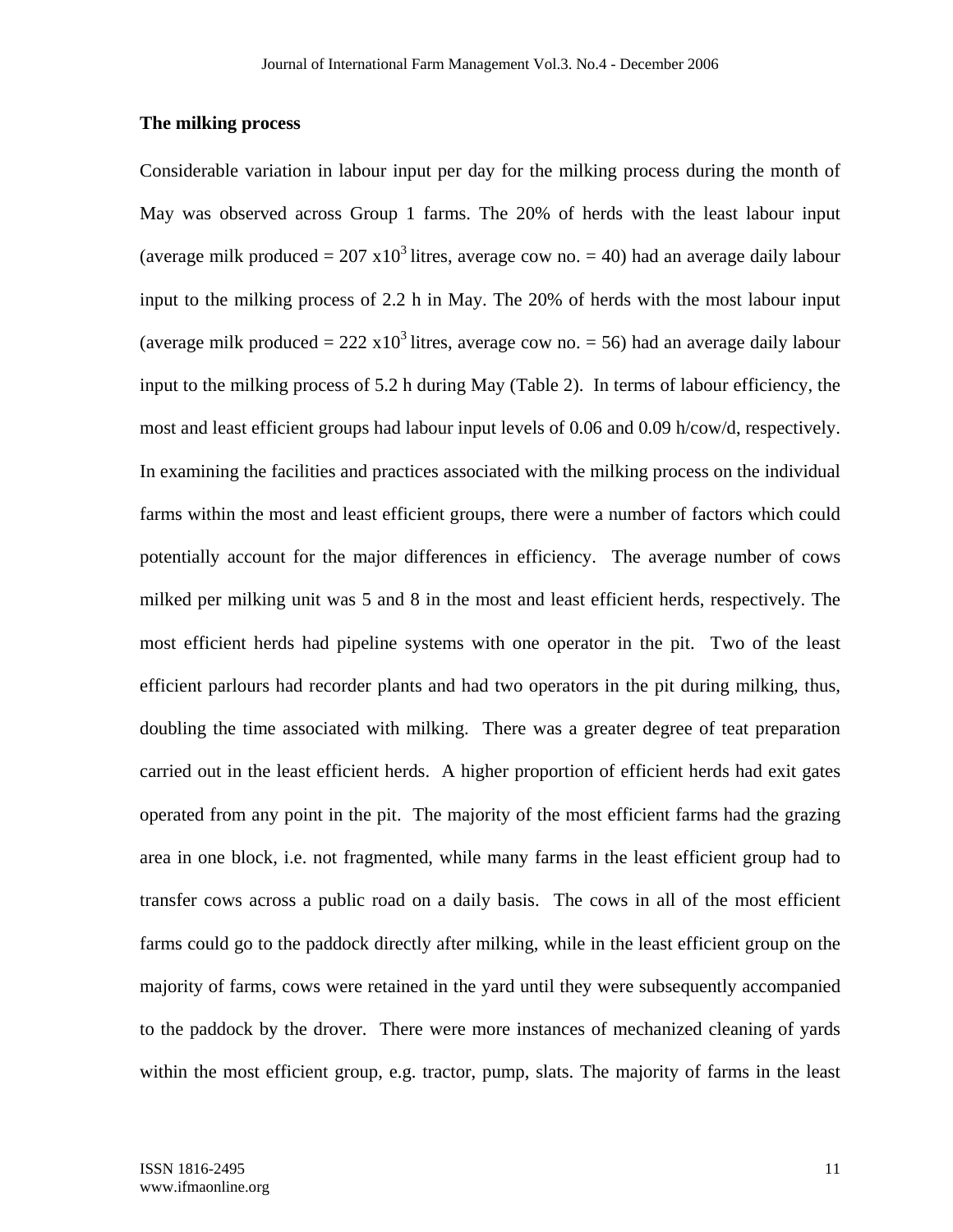efficient group used some degree of hand cleaning which was generally done on a twice daily basis.

## **Calving and calf care**

Considerable variation in labour input per day for calf care during March was observed on farms in Group 1. The 20% of herds with the least labour input at calf care (average milk produced =  $209 \times 10^3$  litres, average calf no. = 26) had an average daily labour input for calf care of 0.6 h in March. The 20% of herds with the most labour input (average milk produced  $= 209 \times 10^3$  litres, average calf no.  $= 30$ ) had an average daily labour input for calf care of 2.8 h in March (Table 2). In terms of labour efficiency, the most and least efficient groups had labour input levels of 0.02 and 0.09 h/calf/d, respectively. In examining the facilities and practices associated with calf care on the individual farms within the most and least efficient groups, there were a number of factors which could potentially account for the major differences in efficiency. The majority of farms in the most efficient group transferred milk to the calf house by a trolley type mechanism, whereas, bucket transfer was used on all of the inefficient farms. A minority and majority of farms fed calves individually by bucket on the most and least efficient farms, respectively. The majority of efficient farms cleaned calving houses mechanically and infrequently, while a majority of inefficient farms cleaned calf houses manually using a fork.

Many other factors influencing labour input to the remaining tasks of cow feeding, grassland management, office etc. were also identified. Further studies investigating practices to improve feasibility of multi-functionality, such as once daily milking and once daily calf feeding are ongoing.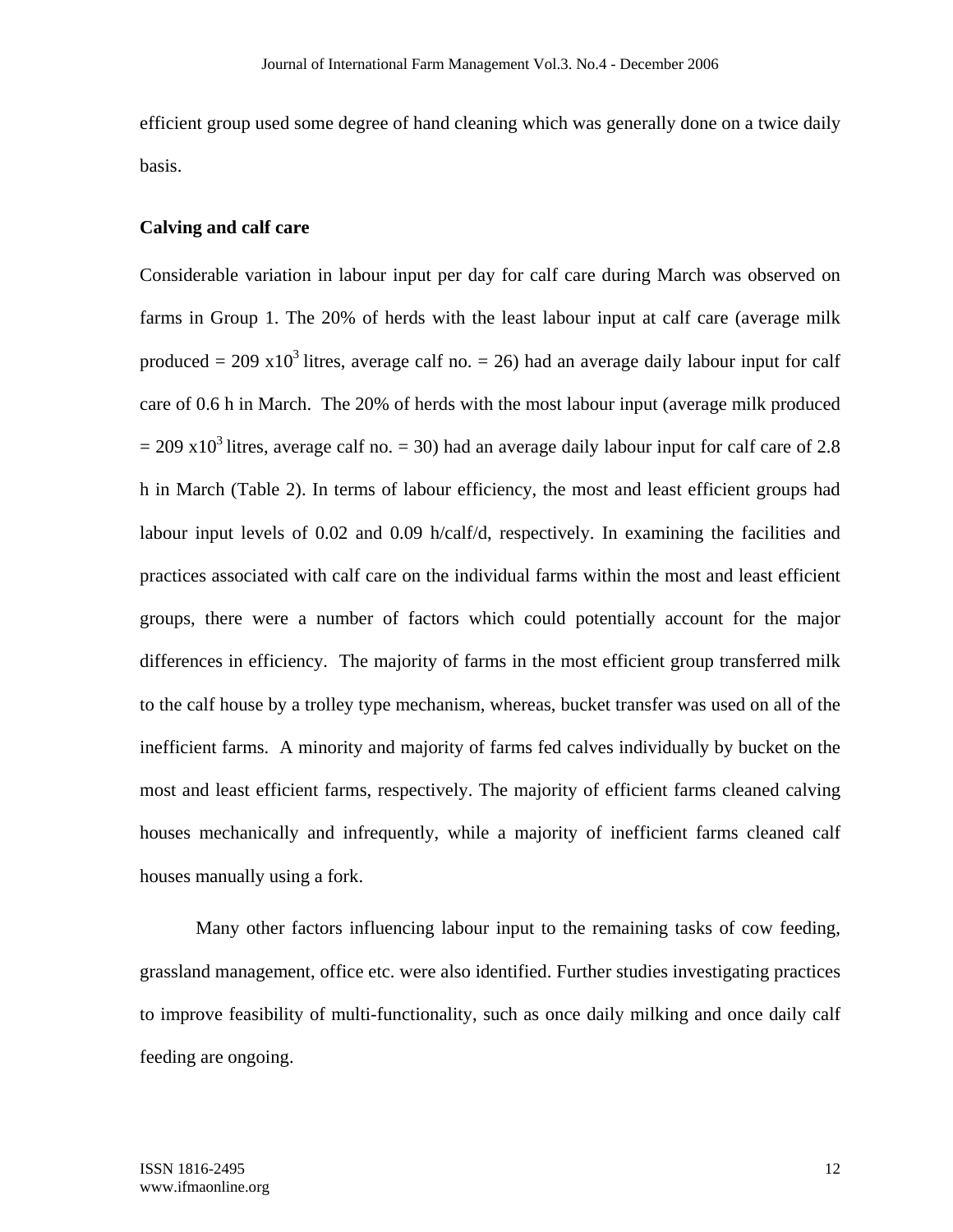# **Theoretical dairy labour input**

The average for the 20% of farmers having the highest and lowest dairy labour input per day (in group 1), for each month of the year was calculated. (Any one farmer may not have been in the lowest labour input group for all months or for all tasks within a month.) The theoretical profile of dairy labour input over a 12-month period, incorporating the 20% of farmers with the lowest labour input and the 20% with the most labour input (in each month) is shown in Figure 3. The average dairy labour input per day over 12 months for the 20% of farms with lowest dairy labour input per day and for the 20% of farms with highest dairy labour input per day was 3.8 h and 10.8 h, respectively. Taking 6 full working days per week, the average dairy labour input for these two scenarios would be 22.8 h and 64.8 h per week or 1,186 h and 3,370 h per year, respectively. Thus, there is potential to reduce labour input by approximately 65%.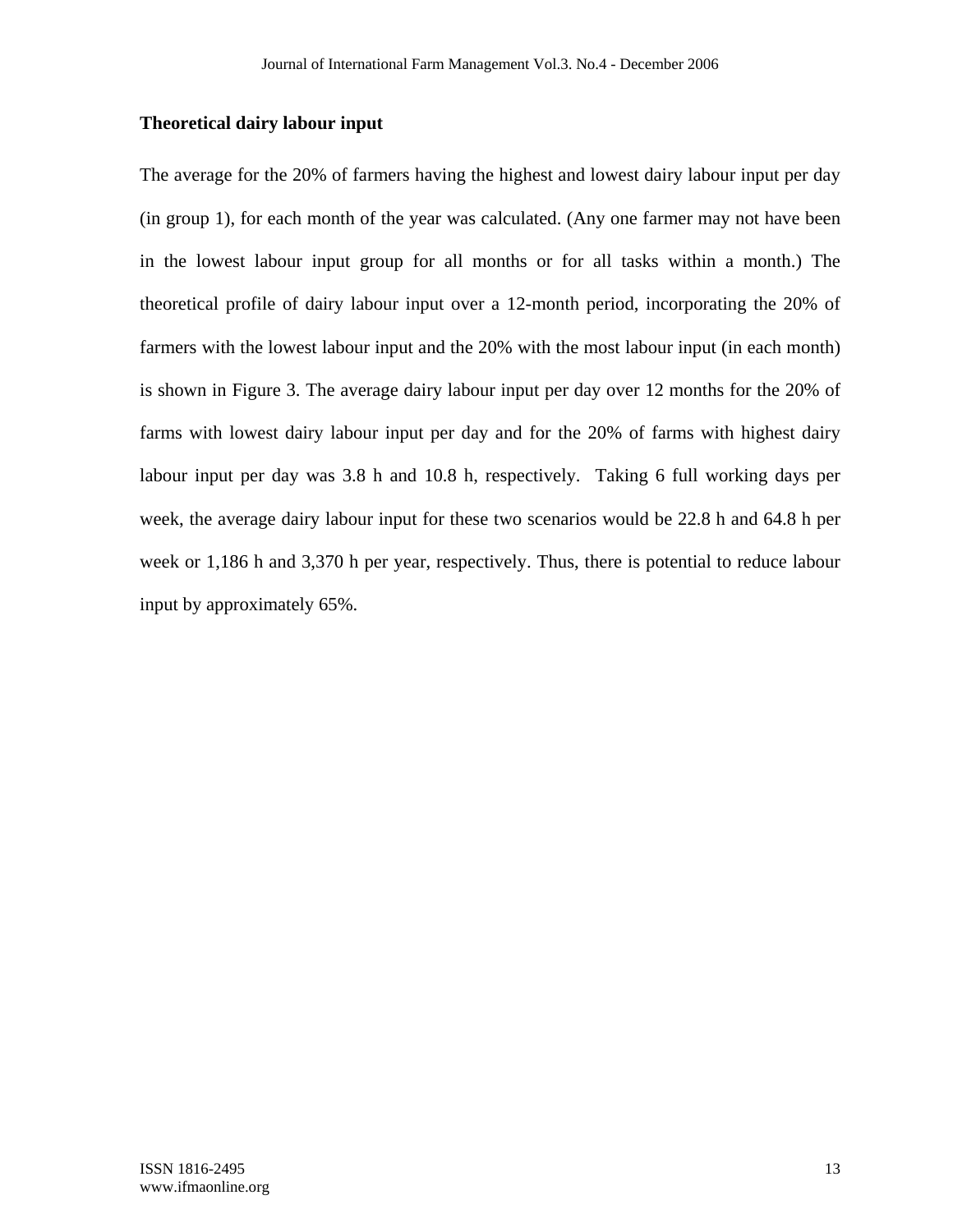

Figure 3: Simulated dairy labour input over 12 months on Group 1 farms – average dairy labour input of 20% highest and 20% lowest dairy labour input farms in each month

# **Discussion**

The increase in labour demand with increasing milk production, found in this study, was consistent with Adamczuk (1978), who also showed greater hours worked with increased farm size. Turner & Fogarty (1995) also found that an increase in the scale of the farm business on English dairy farms resulted in greater labour demand and annual hours worked per individual, and therefore longer working days for the individual worker. Milking emerged as the most time consuming task in this study, accounting for over one-third (0.36) of total dairy labour input. This was somewhat higher than the results of Jagtenberg (1999), who recorded that 0.29 of total labour was required by milking. Ordolff (1986) and Sonck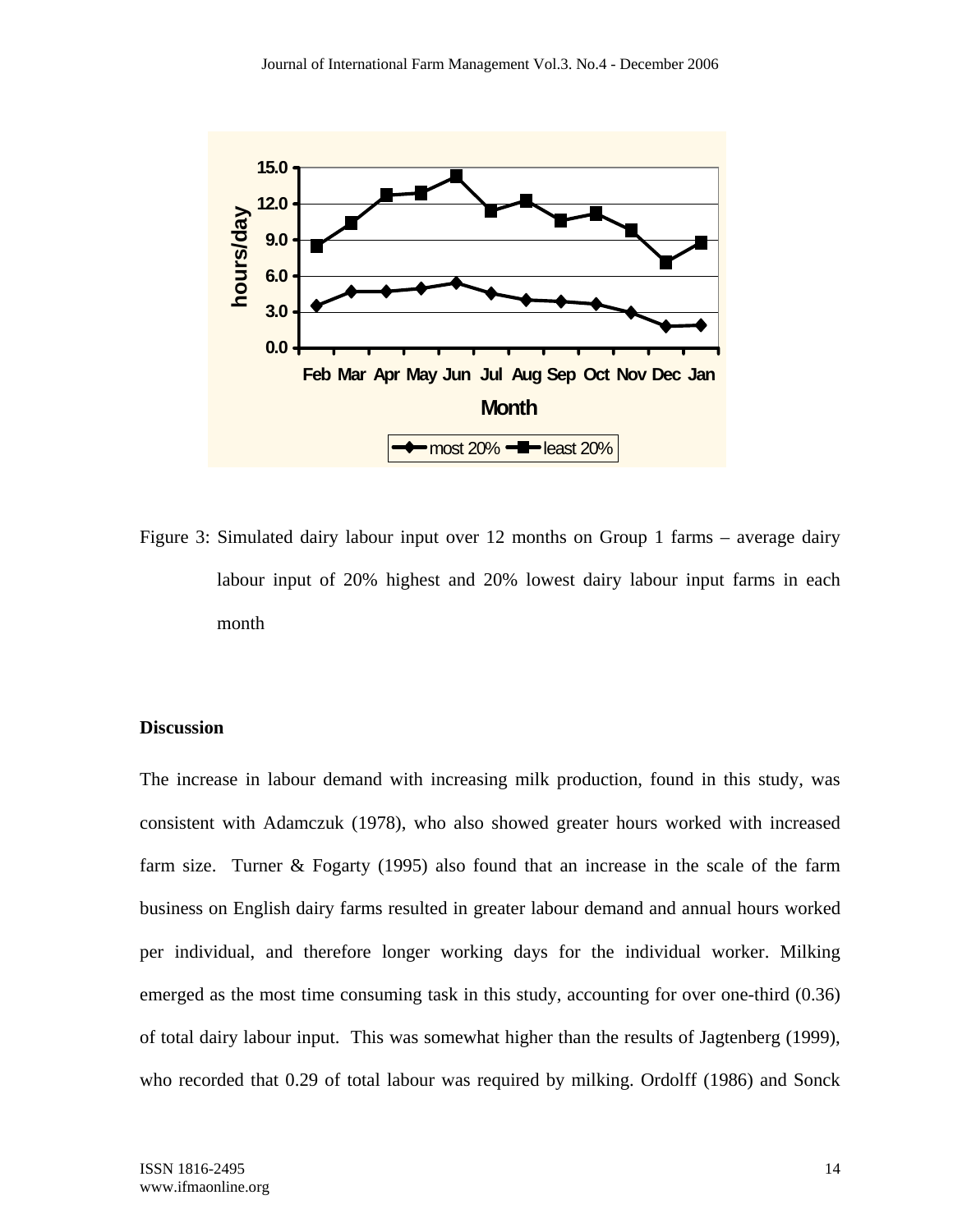(1993) both observed a proportion of 0.30 of labour input required by milking on dairy farms in The Netherlands. The higher value in this study may be due to poorer milking facilities. Seasonality of production had a large impact on labour requirements. The springtime labour peak observed in this study has confirmed a previous perception of Irish dairy farmers.

Dairy labour input per day for the Group 1 farms investigated  $(135x10^3$  to  $250x10^3$  l) was 7.0 h. However, a time saving of 3.0 h and 2.2. h per day at the milking process and calf care, respectively, was observed on the most efficient farms compared to the least efficient farms. The data also indicated the possibility of reducing dairy labour input on these farms to 3.8 h per day, a 65% lowering of current labour inputs on inefficient farms. This is a significant finding for the 'broadened agriculture' concept, as described by Mannion *et al*. (2001), whereby farm households expand the range of goods and services from which they make their living.

The results from this study showing that many farms producing up to  $250 \times 10^3$  litres require at least one full-time operator are in contrast to New Zealand dairy systems where typically 150 cows can be managed by one labour unit (New Zealand Dairy Board, 1996). This increased labour efficiency on a per cow basis observed in New Zealand, may be due to an economy of scale, where a large number of animals are treated as a group. Reduced labour requirement due to economy of scale is mainly achieved with tasks, such as, milking, grassland, cleaning and cow care (mainly feeding). However, an economy of scale is probably less relevant to tasks such as calf care which require individual animal attention. The reduced labour demand per cow on New Zealand farms may also be due to better facilities and layout, in relation to tasks, such as, milking and grassland. Additionally, the use of overtime, or casual labour, increased mechanization, changing the calving date and use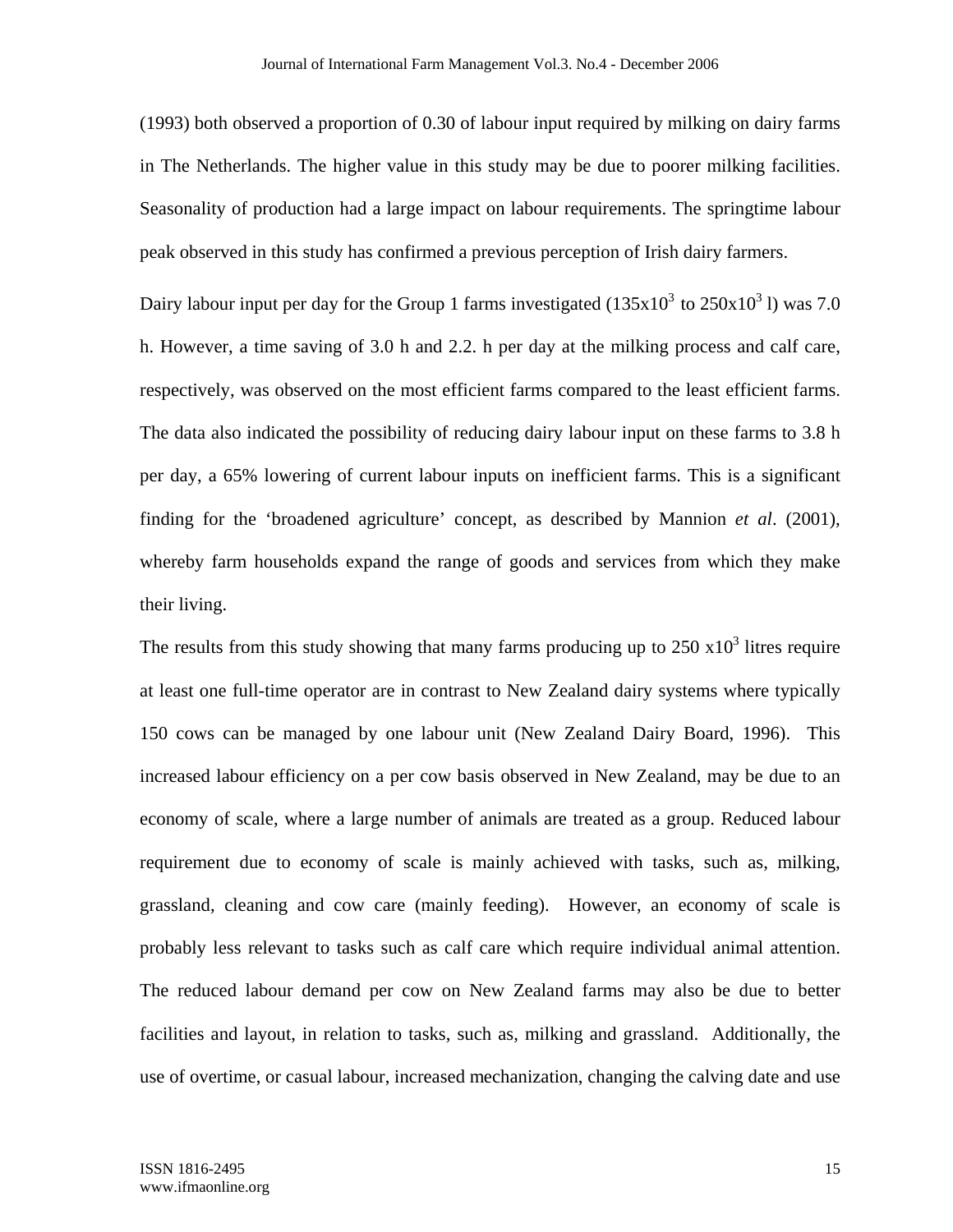of reserves of family labour are all key issues in reducing labour requirements on farms. The use of farm contractors for tasks such as maintenance, calf rearing and winter-feeding of dry cows would further reduce the time commitment on dairy farms. Thus, well designed infrastructure and well managed practices employed on farms should facilitate labour efficiency and the possibility of engagement in other farm enterprises or activities, or in offfarm employment. This issue is of increasing importance since farm income has largely been replaced by employment income (Phelan, 2005) resulting in farm and non-farm earning activities competing for time.

## **Conclusion**

It is important that the foregoing knowledge is in the public arena since it indicates that new technologies and good management skill of the operator have the potential to reduce labour input to dairying. In the foreseeable future, low income dairy farmers will need to examine off-farm employment opportunities or to commence new or alternative enterprises or businesses on farms to supplement farm income and maintain or improve farm household incomes. In order to accommodate any available opportunities, the dairy labour input on the farm must be efficiently used or minimized but without adversely impacting on the productivity or profitability of the dairy enterprise. Thus, labour efficiency must be optimized. In this scenario, the number of hours required both for satisfactory farm operation and for any alternative activity must be established. The foregoing data indicates the minimum time required for farm operations, and mechanisms by which this can be achieved on dairy farms.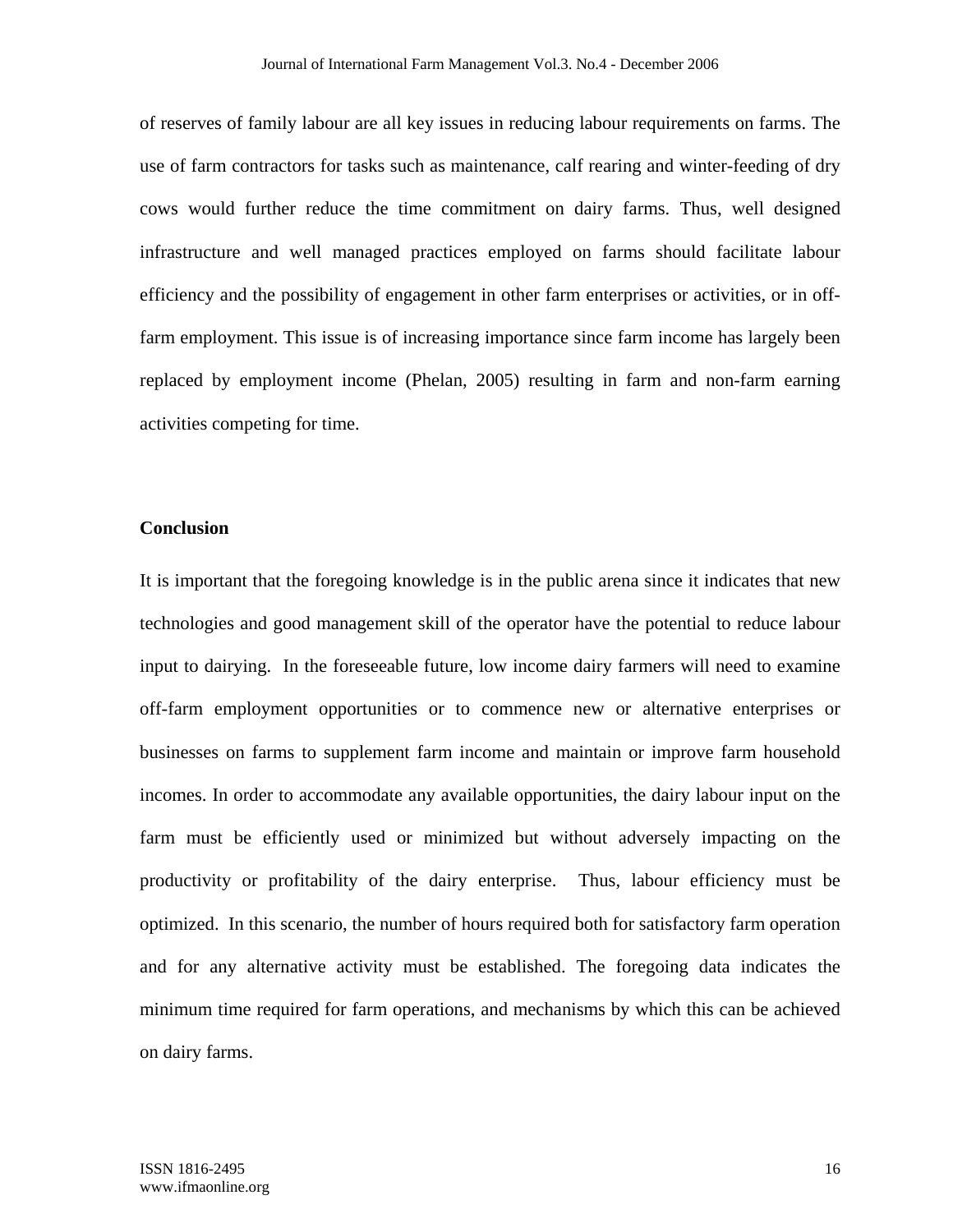## **References**

- Adamczuk, L. (1978) Research on time allocation amongst the rural population. II. Wies-Wspolczesna, Vol. 22, pp. 75-84.
- Carley, D.H. (1979) Labour utilisation and costs on Georgia dairy farms. Research Bulletin No. 241. College of Agriculture Experiment Stations, University of Georgia, pp. 23.
- Cleary, G. and McKerrow, P. (1996) Benchmarking: lifting profitability beyond the average. Dairying Research and Development Corporation Report, New Zealand.
- Department of Agriculture and Food (Ireland). (2004). Compendium of Irish Agricultural Statistics, Aggregate Farm Income-Operating surplus 1990-2003 (current and real terms); G5a.
- Http://www.agriculture.gov.ie/publicat/compendium\_nov04/individuals\_list/g6.xls Accessed 26/06/06.
- Frawley, J. & Phelan, G. (2002) Changing Agriculture: Impact on Rural Development. Proceedings of Teagasc Rural Development Conference, Dublin, pp. 20-41.
- Hennessey, T., Fingleton, W., Frawley, J., Keeney, M. & O'Leary, E. (2000) Changing structure and production potential of Irish dairy farming in the context of quota abolition. Proceedings of Teagasc Agri-Food Economics Conference, Dublin, pp. 41-56.
- Holt, C.M.R. (1989) Labour use on dairy farms. Report No. 64. FMS Information Unit, Milk Marketing Board, UK. 74 pages.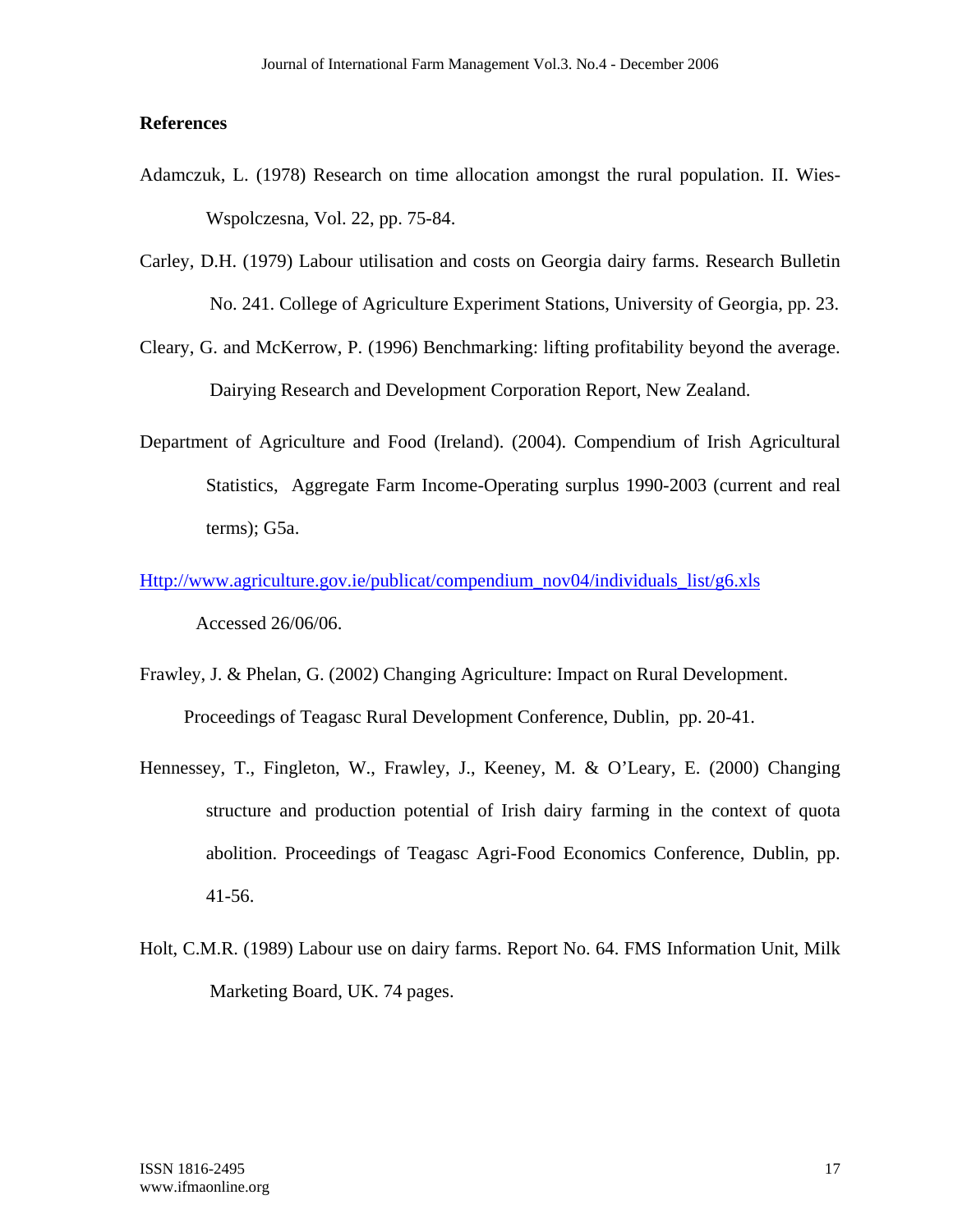- Jagtenberg, K. (1999) Labour input at low cost as farm approaches the objective of 50 hours per week. Praktijkonderzoek-Rundvee, Schapen-en-Paarden, Vol. 12, No. 2, pp. 29- 31.
- Kinsella, J., Wilson, S., de Jong, F. & Renting, H. (2000) Pluriactivity as a livelihood strategy in Irish farm households and its role in rural development. Sociology Ruralis, Vol. 40, pp. 481-496.
- Mannion, J., Gorman, M. & Kinsella, J. (2001) Connecting farming, the environment and society: A living coutryside perspective. Tearmann, Vol. 1, pp. 11-17.
- New Zealand Dairy Board. (1996) Economic survey of factory supply dairy farmers 1995- 1996. Livestock Improvement Corporation Ltd, Hamilton, New Zealand.

Noldus Information Technology, Costerweg 5, 6702 AA Wageningen, The Netherlands.

- Ordolff, D. (1986) Fully automatic milking: technical aspects and developments. Landtechnik, Vol. 41, pp. 227-229.
- O'Shea, J., Kavanagh, A.J. & Reid, P. (1988) Labour use on Irish dairy farms. Irish Grassland and Animal Production Association Journal, Vol. 22, pp. 112-120.
- Phelan, J. (2005) Farm Income and Sustainable Livelihoods in Ireland. Proceedings of the 21<sup>st</sup> Annual Conference of The AIAEE (Association for International Agricultural and Extension Education) 21, 612-622, San Antonio, Texas, 25-31 May 2005. http://www.aiaee.org/2005/papers.htm Accessed 15/06/06.
- Robes, B. & Angaricia, L. (1991) Dairy farms (vaquerias) in Cuba: relationship between labour costs and labour productivity as depending on farm size. Agricultura Tropica et Subtropica, Vol. 24, pp. 109-121.